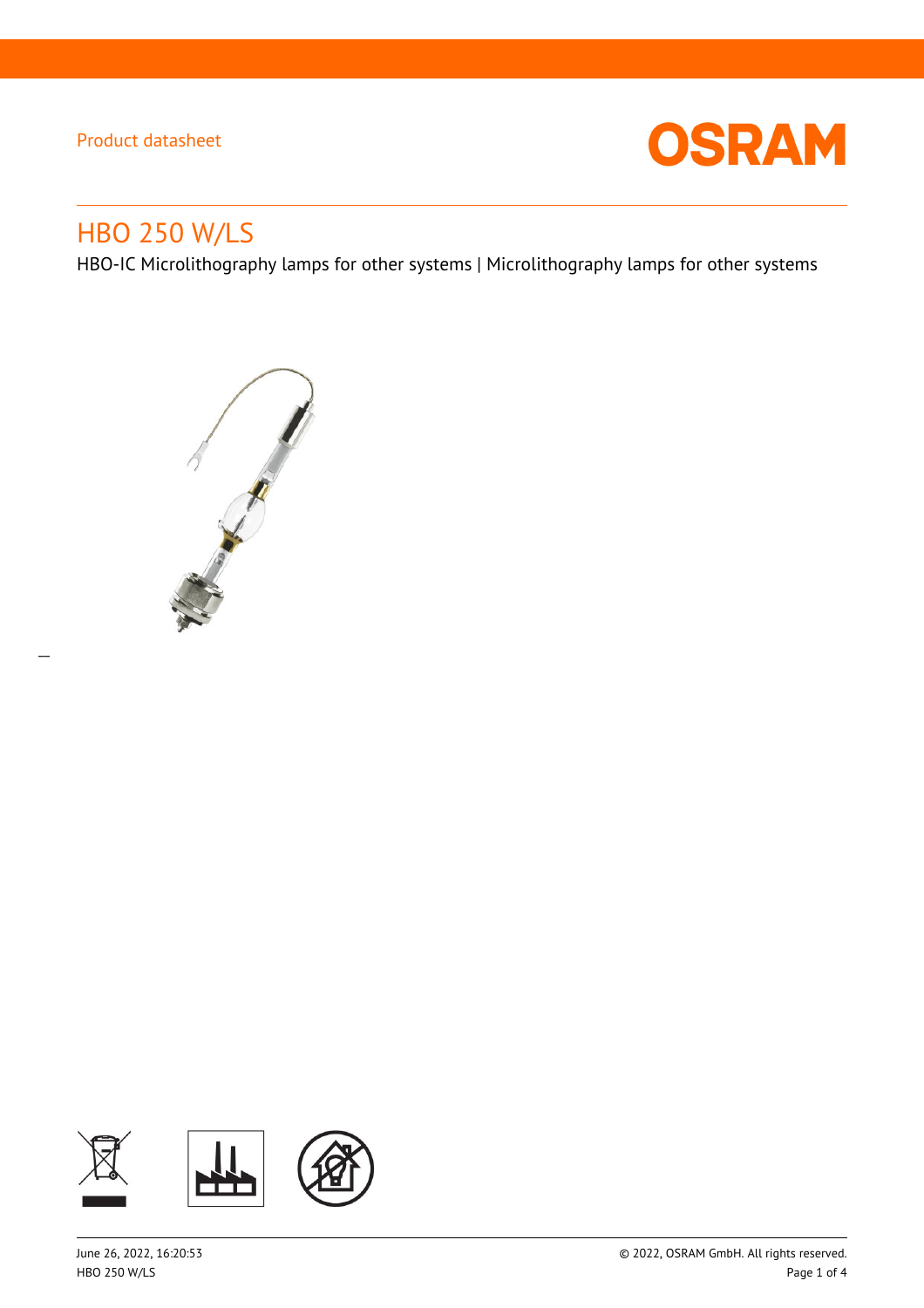#### Technical data

## **Electrical data**

| Nominal voltage        | 39.0 V   |
|------------------------|----------|
| <b>Nominal current</b> | 6.4A     |
| Type of current        | DC.      |
| Rated wattage          | 250.00 W |
| Nominal wattage        | 250.00 W |

## **Dimensions & weight**



| <b>Diameter</b>                             | $20.0$ mm        |
|---------------------------------------------|------------------|
| Length                                      | 147.0 mm         |
| Length with base excl. base pins/connection | 127.00 mm        |
| Light center length (LCL)                   | 62.0 mm $^{1}$   |
| Electrode gap cold                          | $2.0 \text{ mm}$ |

1) Distance from end of base to tip of anode or cathode (cold)

## **Additional product data**

| Base anode (standard designation)   | SFa13-5/20 |
|-------------------------------------|------------|
| Base cathode (standard designation) | Special    |

## **Capabilities**

| Cooling                 | Convection $1$      |
|-------------------------|---------------------|
| <b>Burning position</b> | Other $\frac{2}{3}$ |

1) Maximum permissible base temperature: 230 °C

2) Anode underneath

## **Environmental information**

## **Information according Art. 33 of EU Regulation (EC) 1907/2006 (REACh)**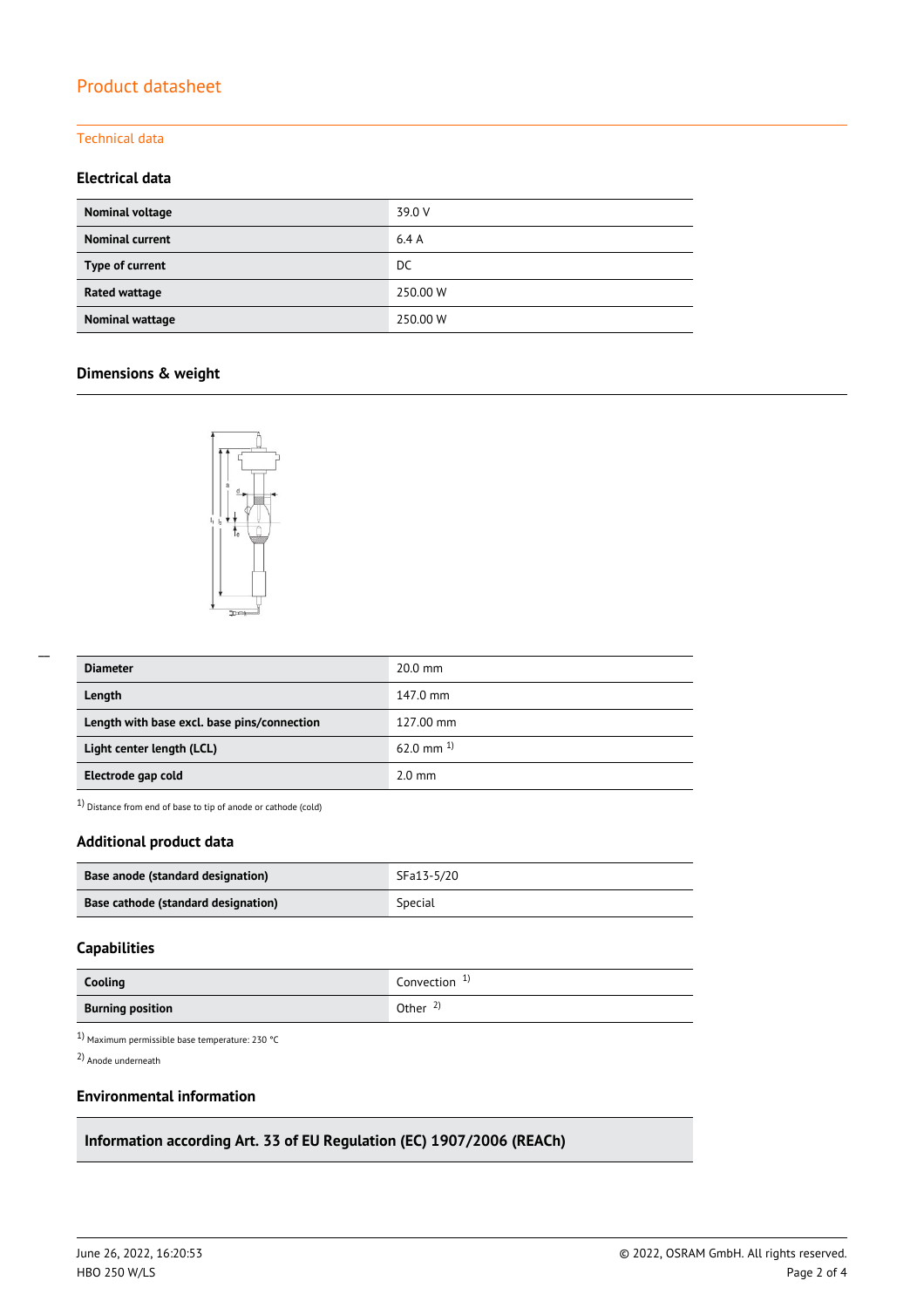| <b>Date of Declaration</b>        | $01 - 04 - 2022$                                                                                      |  |  |
|-----------------------------------|-------------------------------------------------------------------------------------------------------|--|--|
| <b>Primary Article Identifier</b> | 4008321336668   4052899514843                                                                         |  |  |
| Candidate List Substance 1        | Lead                                                                                                  |  |  |
| CAS No. of substance 1            | 7439-92-1                                                                                             |  |  |
| <b>Safe Use Instruction</b>       | The identification of the Candidate List substance is<br>sufficient to allow safe use of the article. |  |  |
| Declaration No. in SCIP database  | 872B1190-AB05-48F3-8283-61EF79B983C3  <br>C2F27551-E9F2-44A8-9229-F4EEB5F6FB66                        |  |  |